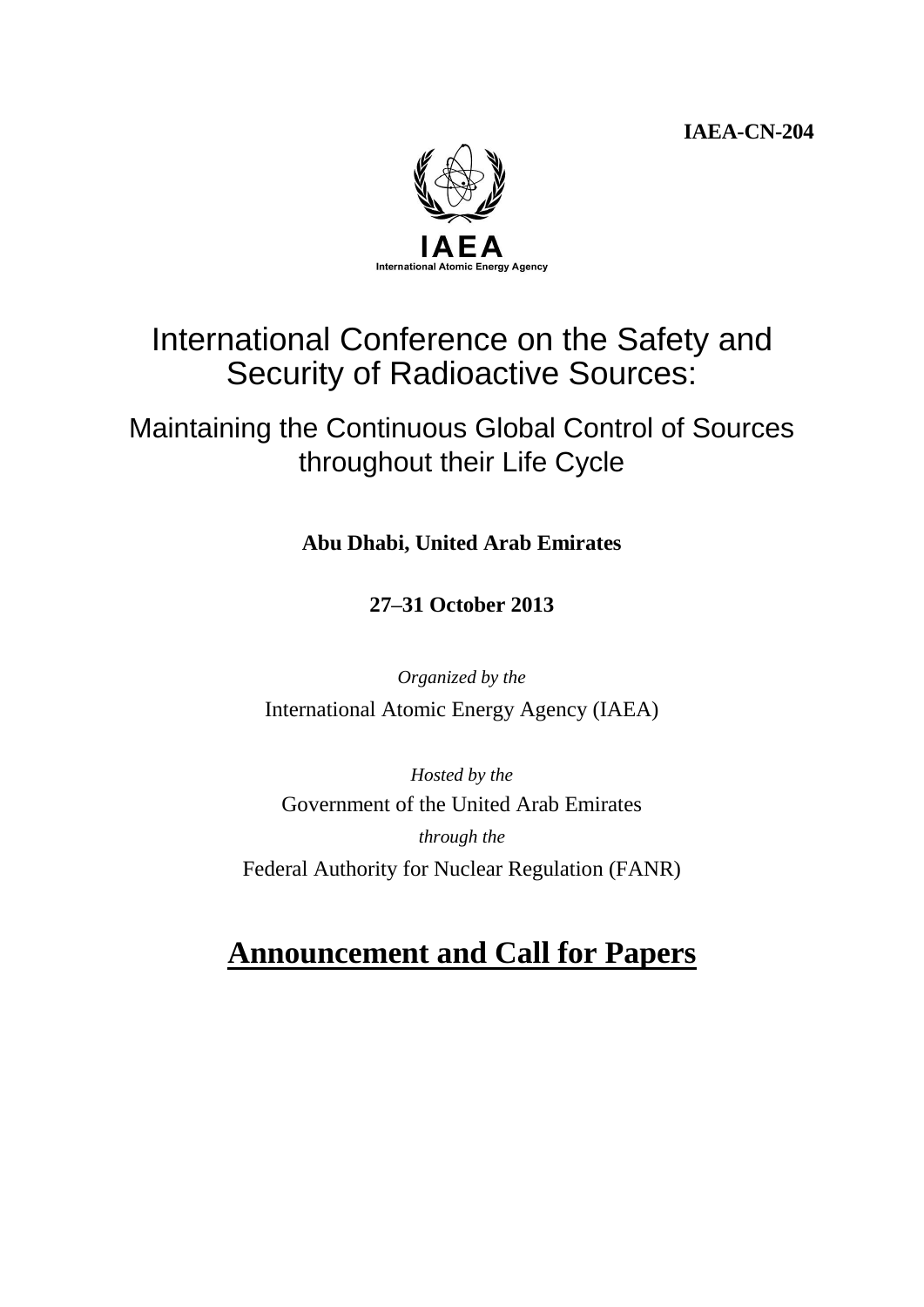## **A. Introduction**

Radioactive sources<sup>1</sup> are extensively used for beneficial purposes around the world in medical, industrial, agricultural, research and educational applications. Ensuring their safety and security has been a matter of global attention over the last decade and significant improvements have been made in this respect. However, accidents with significant consequences still occur, and there remain security concerns. It is time to review the current situation and to identify the means of maintaining the highest possible level of safety and security of radioactive sources throughout their lifecycle and everywhere in the world.

The International Atomic Energy Agency (IAEA) has established requirements and guidelines for the safety and security of radioactive sources that are set forth in the relevant publications in the IAEA Safety Standards Series and the IAEA Nuclear Security Series. The IAEA assists its Member States in implementing these requirements and guidelines in a number of ways, and in coordination with other bilateral or multilateral initiatives.

In September 2003, the IAEA Board of Governors and the IAEA General Conference approved a revised version of the Code of Conduct on the Safety and Security of Radioactive Sources (hereafter referred to as "the Code"). During the ten years that have passed since then, 113 States have written to the IAEA Director General to express their intention to work towards implementing the provisions of this Code, and many activities have taken place at the national, regional and international levels to promote the Code and to put it into practice.

At a conference held in Dijon, France, in September 1998, the need for a coordinated international approach to the safety and security of radioactive sources was discussed for the first time. A conference held in Buenos Aires, Argentina, in December 2000 focused on the responsibilities of senior regulators dealing with this matter. A large international conference convened in Vienna, Austria, in March 2003 discussed specific issues related to the security of radioactive sources in the light of growing concerns following the events of 11 September 2001. A conference in Rabat, Morocco, in September 2003 dealt with promoting the establishment of sustainable national infrastructures for radiation safety, including control over radioactive sources. A conference in Bordeaux, France, in June–July 2005 focused on the first measures taken by States to improve the safety and security of radioactive sources by implementing the provisions of the Code, and called for the establishment of a formalized process of information exchange between States in order to further facilitate implementation of the Code.

The formalized process duly developed by the IAEA Secretariat for this purpose was agreed upon by States in 2006. This process has since been implemented through two open-ended meetings to share experience and lessons learned in implementing the Code and its associated Guidance on the Import and Export of Radioactive Sources (hereafter referred to as "the Guidance") that were held in Vienna, Austria, in June 2007 and May 2010, as well as through regional workshops and topical meetings.

The 2012 Nuclear Security Summit, held in Seoul, Republic of Korea, in March 2012, encouraged States "[to] reflect into national practices relevant IAEA Nuclear Security Series documents, the IAEA Code of Conduct on the Safety and Security of Radioactive Sources and its supplementary […]

\_\_\_\_\_\_\_\_\_\_\_\_\_\_\_\_\_\_\_\_\_\_\_\_\_\_\_\_\_\_\_\_\_\_\_\_\_\_\_\_\_\_\_\_\_\_\_\_\_\_\_\_\_\_\_\_\_\_\_\_\_\_\_\_\_\_\_\_\_\_\_\_\_\_\_

<sup>&</sup>lt;sup>1</sup> The term is used here as defined in the Code of Conduct on the Safety and Security of Radioactive Sources: [http://www-pub.iaea.org/MTCD/publications/PDF/Code-2004\\_web.pdf.](http://www-pub.iaea.org/MTCD/publications/PDF/Code-2004_web.pdf)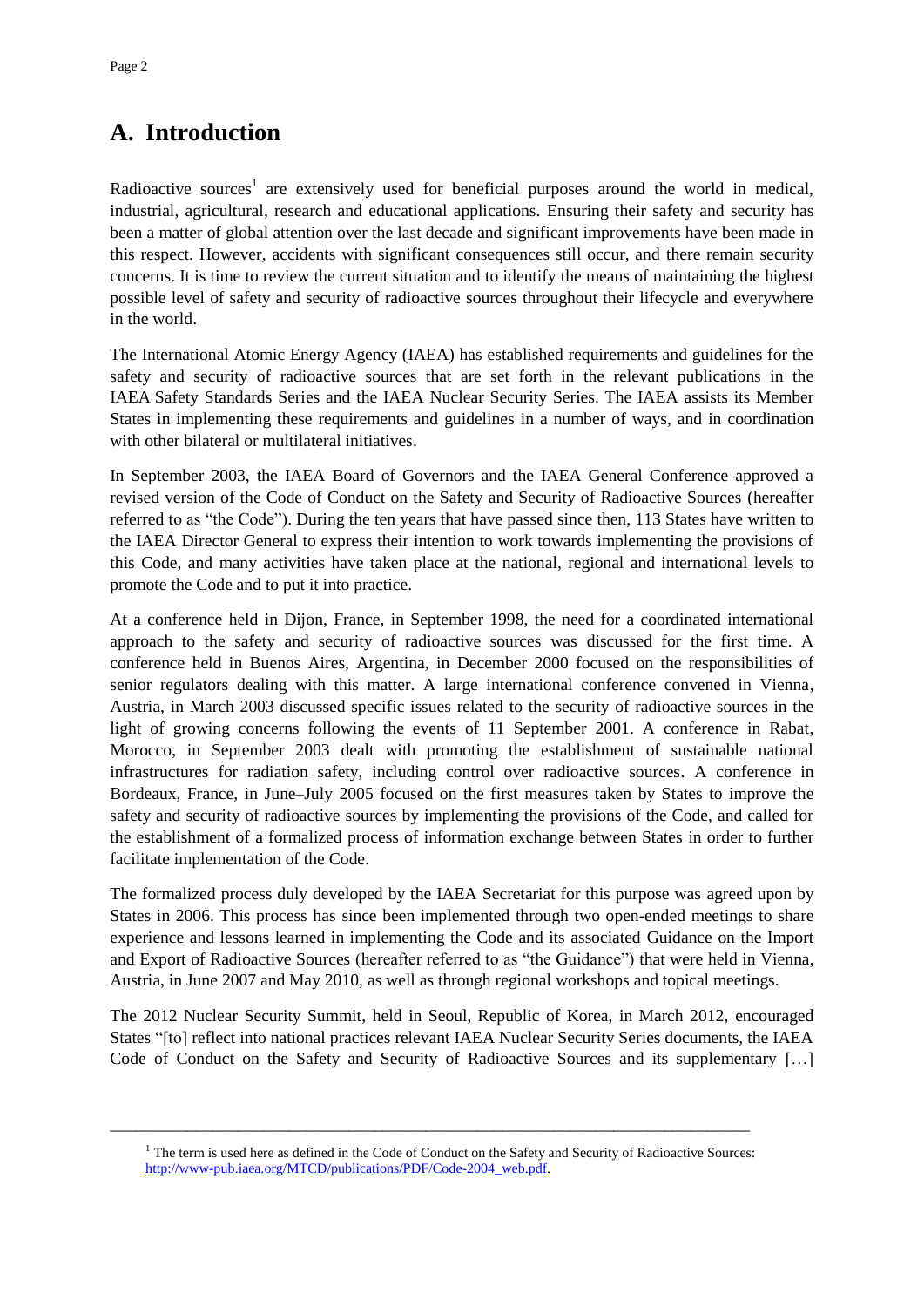Guidance on the Import and Export of Radioactive Sources; and [to] establish national registers of high-activity radioactive sources where required".<sup>2</sup>

The Fourth Review Meeting of the Contracting parties to the Joint Convention on the Safety of Spent Fuel Management and on the Safety of Radioactive Waste Management held in Vienna, Austria, in May 2012, addressed specific issues related to the management of disused sources, orphan sources and contaminated scrap metal and recommended that States improve the reporting of safe management of disused sealed sources under the Joint Convention.

### **B. Objectives**

The conference will deal with all aspects of safety and security of radioactive sources, including:

- Reviewing progress made in implementing, at the global level, the Code and the requirements and guidelines set out in relevant publications in the IAEA Safety Standards Series and the IAEA Nuclear Security Series since the Bordeaux conference in 2005, and sharing experience, lessons learned and good practices;
- Addressing remaining challenges and constraints with regard to ensuring the safety and security of radioactive sources throughout their life cycle, in particular with regard to the long term management of disused sources;
- Considering the future impact of new technologies on safety and security;
- Maintaining a high level of awareness and support for the safety and security of radioactive sources on the part of policymakers and other stakeholders; and
- Improving coordination of efforts to assist States to develop sustainable programmes for the safety and security of radioactive sources.

### **C. Topics**

The conference will address the following topics:

- 1. Ten years of implementation of the Code: achievements, challenges and lessons learned;
- 2. Institutional, legal and regulatory framework for the safety and security of radioactive sources;
- 3. Developing sustainable approaches to strengthen the safety and security of radioactive sources (national, bilateral and multinational endeavours) in the light of successful initiatives;
- 4. Ways of controlling better the movement of radioactive sources throughout the world, including import and export controls, and the return and repatriation of disused sources;

\_\_\_\_\_\_\_\_\_\_\_\_\_\_\_\_\_\_\_\_\_\_\_\_\_\_\_\_\_\_\_\_\_\_\_\_\_\_\_\_\_\_\_\_\_\_\_\_\_\_\_\_\_\_\_\_\_\_\_\_\_\_\_\_\_\_\_\_\_\_\_\_\_\_\_

<sup>&</sup>lt;sup>2</sup> From the Seoul Communiqué, adopted at the 2012 Nuclear Security Summit.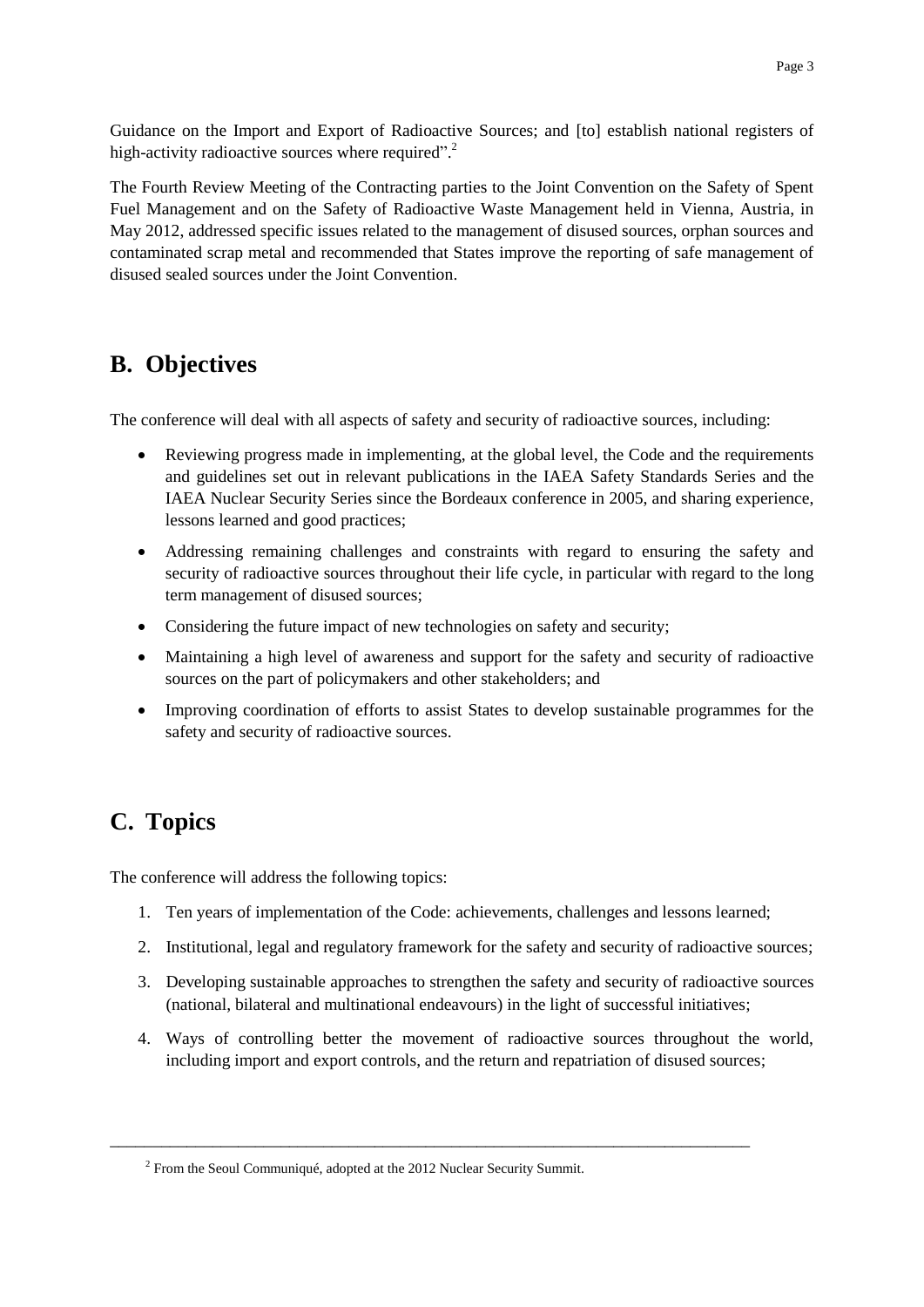- 5. Global industry practices and trends with regard to the design, use, recycling and disposal of radioactive sources, the development of new and alternative technologies, and associated safety and security challenges;
- 6. Long term safe and secure management of, and funding for, disused sources, including legacy sources;
- 7. Management of emergencies and safety- and security-relevant events involving radioactive sources;
- 8. Integration of safety and security for the effective control and protection of radioactive sources in different facilities and activities;
- 9. Strategies and use of new information technologies for communicating with the general public on issues related to the safety and security of radioactive sources.

### **D. National Reports**

In addition to submitting papers on the topics listed in Section C, participants from all States are encouraged to prepare a national report to share their experiences and lessons learned in implementing the Code and the Guidance.

This conference will in effect serve as the third open-ended meeting of technical and legal experts to share information on States' implementation of the Code and its supplementary Guidance. The previous open-ended meetings took place in 2007 and 2010 in accordance with the formalized process established in 2006.<sup>3</sup>

Participants may choose to discuss any relevant issues in their national report, including, but not limited to, the topics listed below:

a) The infrastructure for regulatory control of safety and security of radioactive sources (paragraphs 8, 18–22 of the Code);

b) The facilities and services available to the persons authorized to manage radioactive sources (paragraph 9 of the Code);

c) Training of staff in the regulatory body, law enforcement agencies and emergency service organizations (paragraph 10 of the Code);

d) Experience in establishing a national register of radioactive sources (paragraph 11 of the Code);

e) National strategies for gaining or regaining control over orphan sources, including arrangements for reporting loss of control over radioactive sources and for monitoring orphan sources (paragraphs 8(b), 12 and 13 of the Code);

f) Approaches to managing sources at the end of their life cycles (paragraphs 14 and 15 of the Code);

\_\_\_\_\_\_\_\_\_\_\_\_\_\_\_\_\_\_\_\_\_\_\_\_\_\_\_\_\_\_\_\_\_\_\_\_\_\_\_\_\_\_\_\_\_\_\_\_\_\_\_\_\_\_\_\_\_\_\_\_\_\_\_\_\_\_\_\_\_\_\_\_\_\_\_

<sup>&</sup>lt;sup>3</sup> For more details of the process, visit:

[http://www-ns.iaea.org/downloads/rw/code-conduct/info-exchange/formalized-process-english.pdf.](http://www-ns.iaea.org/downloads/rw/code-conduct/info-exchange/formalized-process-english.pdf)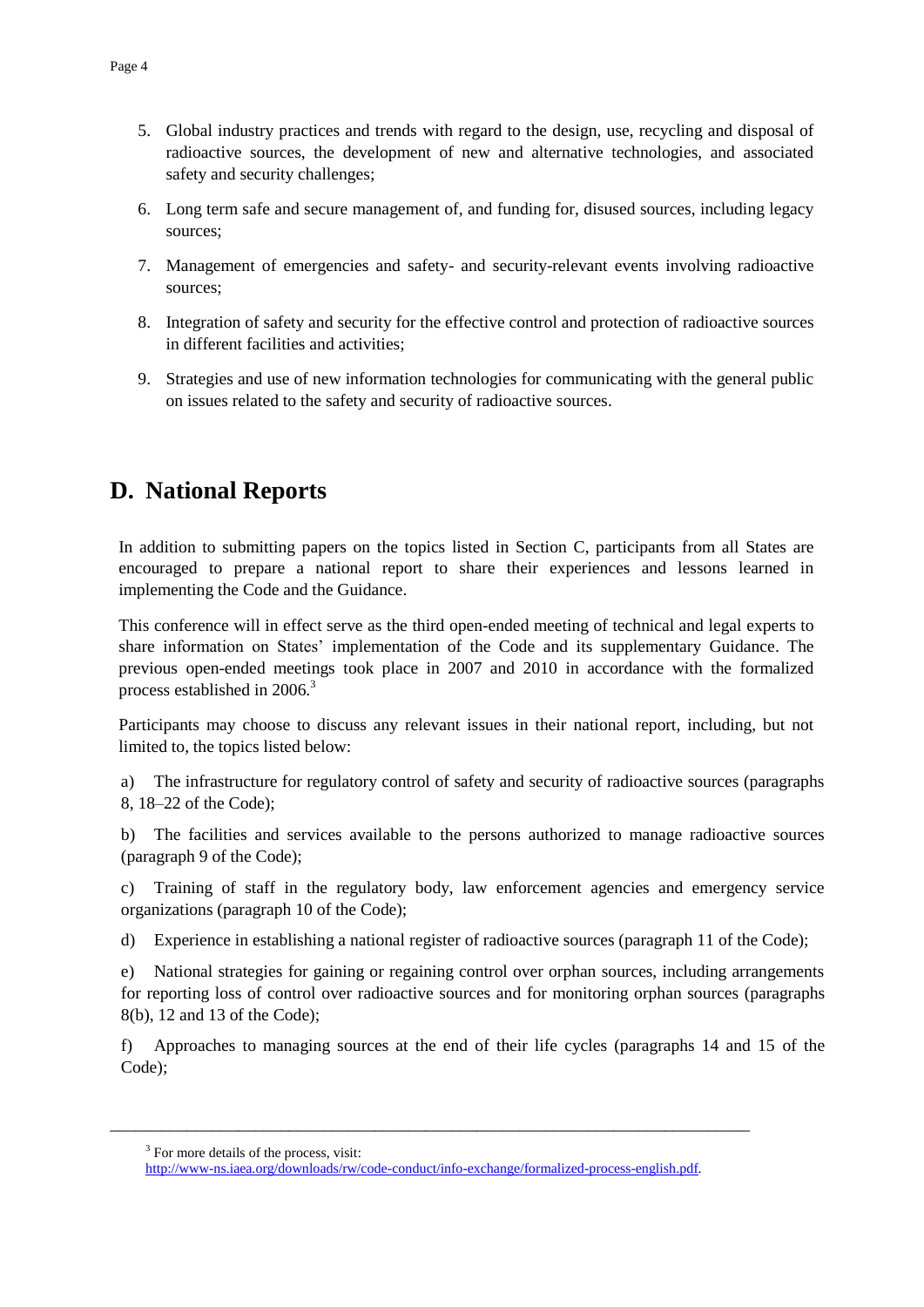g) Experience with arrangements for implementing the import and export provisions of the Code (paragraphs 23–29 of the Code) and its supplementary Guidance;

h) Any other issues relevant to the implementation of the Code and the Guidance, with a special emphasis on the progress made and challenges met over the last three years.

The national report may briefly describe the current status in the country with regard to the aforementioned topics. It may also comment on achievements and success stories, on difficulties encountered and lessons learned over the last three years and/or on areas where improvements are still needed, and set out the future strategies for addressing these matters. National reports should be brief — not more than ten pages in length. They should contain a one-page executive summary and are to be submitted to the Secretariat by **14 July 2013**. National reports are not subject to a selection process: they will all be reproduced in unedited form and will be distributed to all participants at registration. National reports will not be selected for oral presentation, but an overview will be presented at the conference.

#### **E. Programme Structure**

The **opening session** will include welcome addresses by representatives of the Host Government and the IAEA, as well as of some cooperating organizations. This session will be further complemented by a keynote presentation.

The opening session will be followed by a series of sessions covering the topics mentioned in Section C. Each session will have a Chairperson and a Rapporteur and will include some invited papers and contributed papers selected by the Programme Committee. Some sessions may include a panel discussion. A summary of the session will be presented by the Chairperson.

Finally, during the **concluding session**, the President will present the conference findings, conclusions and recommendations on the way forward.

#### **F. Contributed Papers and Posters**

Concise papers on issues falling within the topic areas outlined in Section C may be submitted as contributions to the conference. All papers, apart from invited papers, must present original work and they should not have been published elsewhere.

**(a) Submission of synopses**

Participants who wish to present a paper or poster at the conference must submit an extended synopsis (in English) between 500 and 800 words maximum (i.e. two A4 format pages of single spaced typing or the equivalent, including any tables or diagrams and a few pertinent references). The synopsis should give enough information on the content of the proposed paper to enable the Programme Committee to evaluate it. Introductory and general matters should not be included.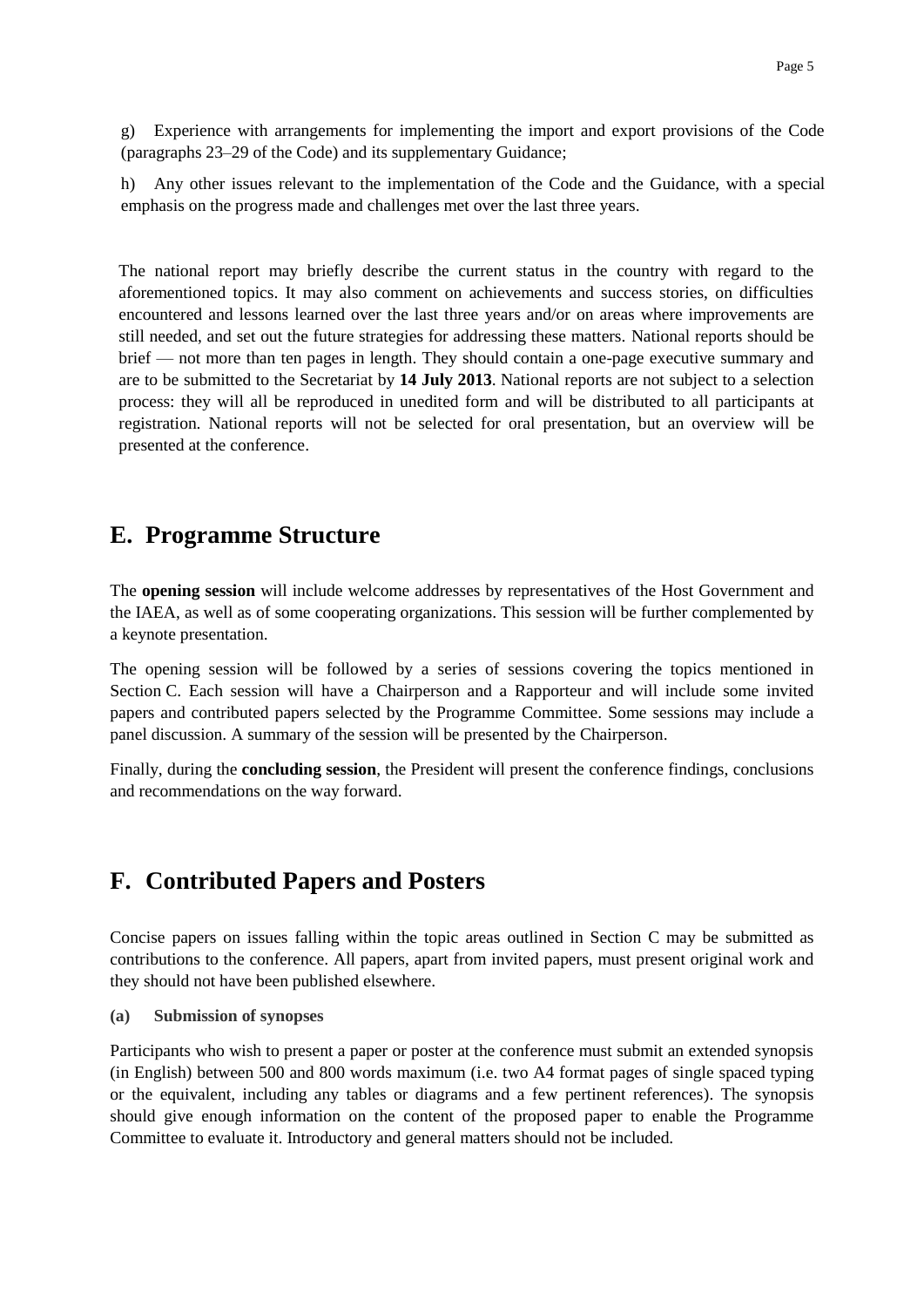The synopsis must be submitted together with the completed Form for Submission of a Paper (Form B) and the Participation Form (Form A) to one of the competent official authorities of the participant's country (see Section G), or to an organization invited to participate, for subsequent transmission to the IAEA (preferably via email to: [official.mail@iaea.org\)](mailto:official.mail@iaea.org) to reach the IAEA by **22 March 2013**.

**In addition**, the synopsis must be sent electronically (no paper copies) to: [CN204@iaea.org.](mailto:CN204@iaea.org)

Authors are urged to make use of the Extended Synopsis Template available on the conference web page (see Section P).

**IMPORTANT**: the synopsis will be considered only if the Participation Form (Form A) and the Form for Submission of a Paper (Form B) have been received by the deadline and through the appropriate official channels.

**(b) Acceptance of papers/posters**

In order to provide ample time for discussion, the number of papers that can be accepted for oral presentation is limited. If the number of relevant and high quality synopses submitted for selection exceeds the acceptable number, some of them will be selected for poster presentation.

Authors will be informed by **10 May 2013** whether or not their paper has been accepted by the Programme Committee for oral presentation or for presentation as a poster, on the basis of the synopsis submitted.

All accepted synopses will be reproduced in unedited form in the Book of Extended Synopses, which will be distributed to all participants at registration.

Authors of papers selected for oral presentation and invited speakers will be asked to prepare full papers for publication in the proceedings of the conference. They will receive guidelines for the preparation of full papers. The deadline for the submission of these is **1 July 2013**.

The Secretariat reserves the right to exclude papers that do not comply with its quality standards and/or that do not apply to one of the topics in Section C above.

#### **(c) Proceedings**

The proceedings of the conference will published by the IAEA as soon as possible after the conference.

### **G. Participation and Registration**

All persons wishing to participate in the conference are requested to **register online in advance** through the conference web page (see Section P). **In addition**, they are required to send a completed Participation Form (Form A), and, if applicable, the Form for Submission of a Paper (Form B) and the Grant Application Form (Form C) to the competent national authority (e.g. the Ministry of Foreign Affairs or National Atomic Energy Authority) or to one of the organizations invited to participate for subsequent transmission to the IAEA (preferably via email to:  $\frac{official.mainloop}{\text{via each}}$ ).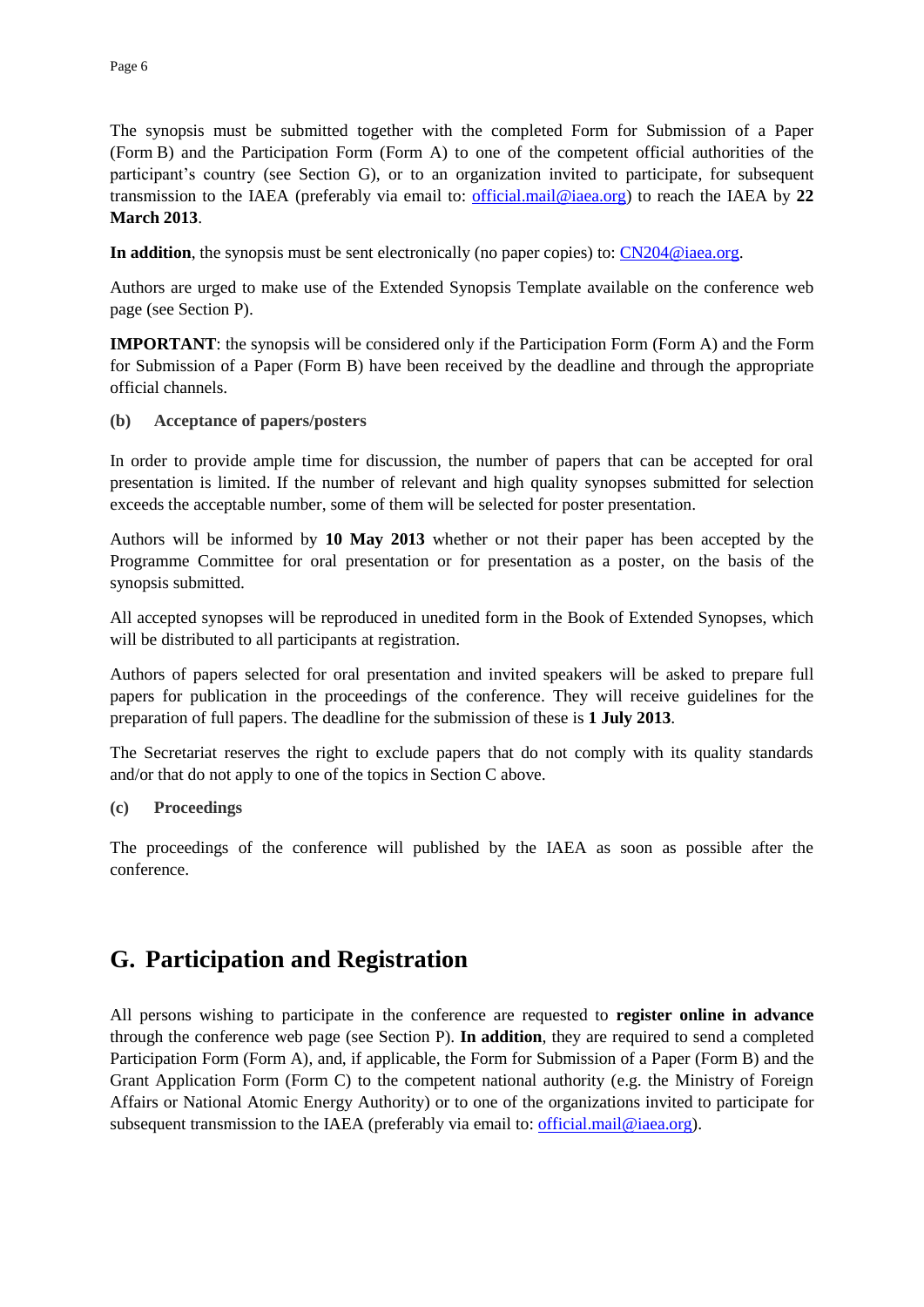A participant will be accepted only if the Participation Form is transmitted through the competent national authority of an IAEA Member State or by a non-Member State of the IAEA or organization invited to participate.

Participants whose official nominations have been received by the IAEA will receive further information on the conference approximately three months before the start of the conference. This information will also be posted on the conference web page.

### **H. Expenditures/Grants**

No registration fee is charged to participants.

The IAEA is generally not in a position to bear the travel and other costs of participants in the conference. The IAEA has, however, limited funds at its disposal to help meet the cost of attendance of certain participants. Such assistance may be offered, upon specific request, provided that in the IAEA's view the participant on whose behalf assistance is requested will make an important contribution to the conference. In general, not more than one grant will be awarded to any one country.

If governments wish to apply for a grant on behalf of one of their participants, they should address specific requests to the IAEA to this effect. Governments should ensure that applications for grants are:

- 1. Submitted by **22 March 2013**;
- 2. Accompanied by a duly completed and signed Grant Application Form (Form C);
- 3. Accompanied by a completed Participation Form (Form A).

Applications that do not comply with the above conditions cannot be considered.

Approved grants will be issued in the form of a lump sum payment that usually **covers only part of the cost of attendance.**

### **I. Distribution of Documents**

A preliminary programme of the conference will be made available on the conference web page (see Section P) before the start of the conference. The final programme and the Book of Extended Synopses will be available free of charge upon registration at the conference.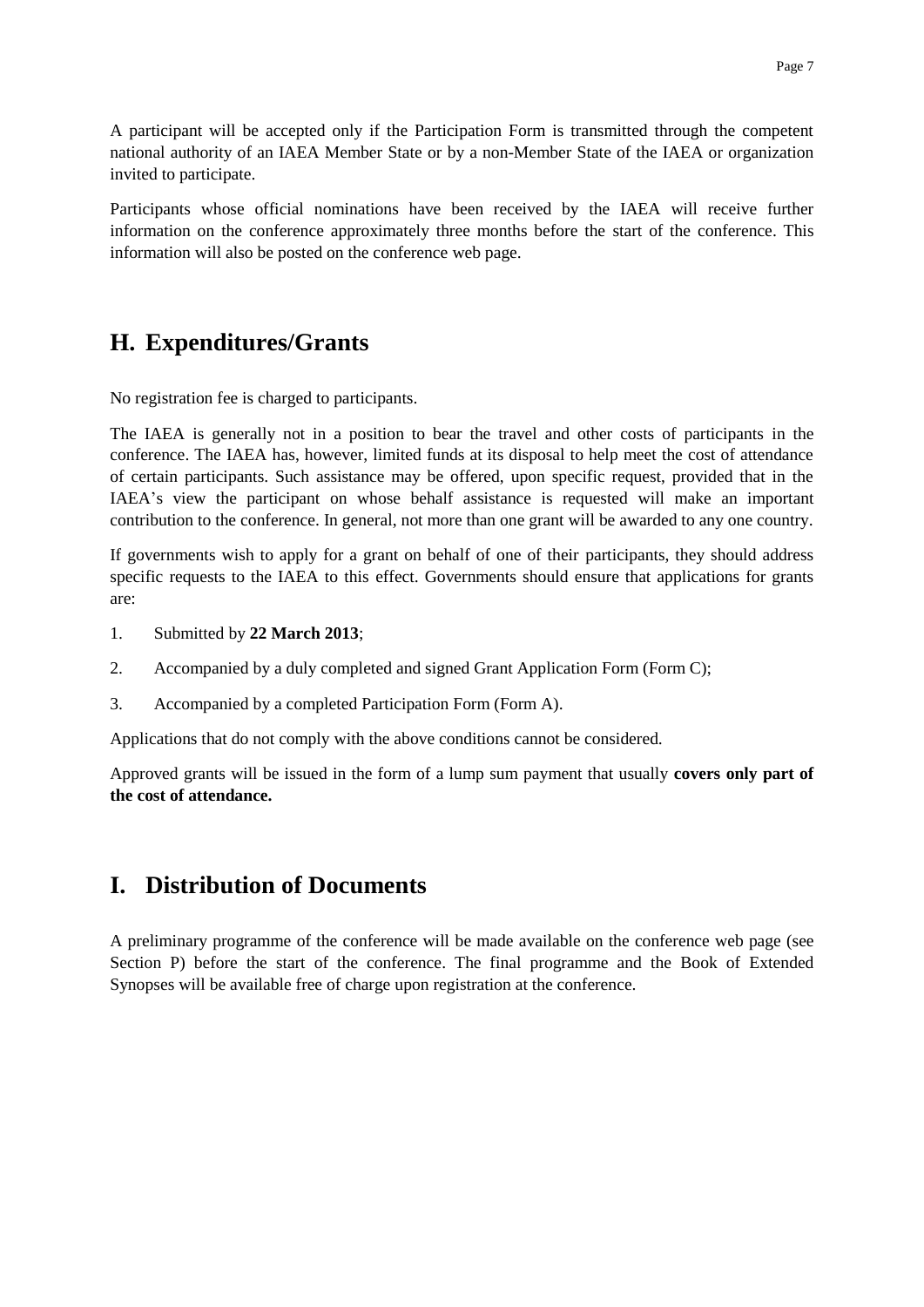## **J. Exhibitions**

A limited amount of space will be offered by the hosts for companies' displays/exhibits of equipment and services during the conference. Interested parties should contact the local organizer:

Ms Fatema Al Ansari Manager, Corporate Communication Federal Authority for Nuclear Regulation (FANR) PO Box 112021 ABU DHABI UNITED ARAB EMIRATES Tel.: +971 2 651 6677 Fax.: +971 2 651 6661 Email: [fatema.alansari@fanr.gov.ae](mailto:fatema.alansari@fanr.gov.ae)

## **K. Working Language**

The working language of the conference will be English.

## **L. Accommodation**

Detailed information on accommodation and other administrative matters will be sent directly to all selected participants approximately three months before the conference. This information will also be made available on the conference web page.

### **M. Visas**

Designated participants who require a visa to enter the United Arab Emirates should submit the necessary application(s) to the nearest diplomatic or consular representative of the United Arab Emirates as soon as possible. Please keep an eye on the conference web page for further advice/instructions on this.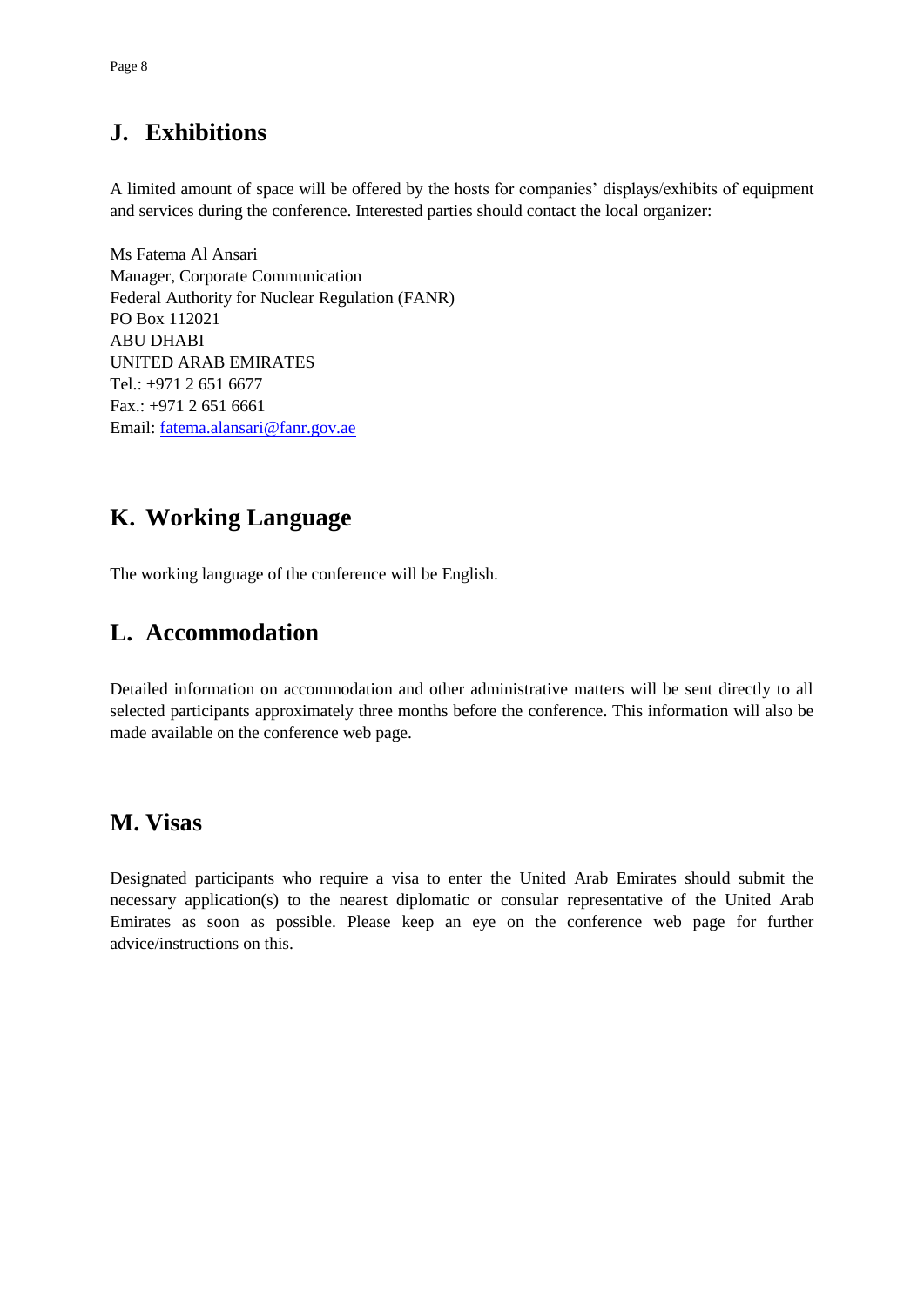### **N. Key Deadlines**

| <b>22 March 2013</b> | Submission of <b>extended synopses</b> including Forms A and B through official                                           |
|----------------------|---------------------------------------------------------------------------------------------------------------------------|
|                      | channels to the IAEA (official.mail@iaea.org). Advance copy to:                                                           |
|                      | CN204@iaea.org                                                                                                            |
| 22 March 2013        | Submission of <b>grant applications</b> : Forms A and C through official channels<br>to the IAEA (official.mail@iaea.org) |
| 10 May 2013          | Notification of acceptance of papers/posters                                                                              |
| 1 July 2013          | Submission of <b>full paper</b> (only upon request by the IAEA) to:<br>CN204@iaea.org                                     |
| 14 July 2013         | Submission of national report on implementation of the Code and the<br>Guidance to: CN204@iaea.org                        |

Persons interested in participating in the conference but not submitting a paper must submit the **Participation Form (Form A)** through official channels to the IAEA [\(official.mail@iaea.org\)](mailto:official.mail@iaea.org) as soon as possible.

### **O. Conference Secretariat**

#### **General postal address of the IAEA Secretariat:**

International Atomic Energy Agency Vienna International Centre, PO Box 100 1400 VIENNA AUSTRIA Ref. IAEA-CN-204 Tel.: +43 1 2600 0 Fax: +43 1 2600 7 Email: [official.mail@iaea.org](mailto:official.mail@iaea.org) or

#### **Scientific Secretaries (IAEA):**

Mr Ahmad Al Khatibeh Division of Radiation, Transport and Waste Safety Tel.: +43 1 2600 26366 Fax: +43 1 2600 2007 Email: [CN204@iaea.org](mailto:CN204@iaea.org)

Mr Carlos Torres Vidal Office of Nuclear Security Tel.: +43 1 2600 26642 Fax: +43 1 26007 Email: [CN204@iaea.org](mailto:CN204@iaea.org)